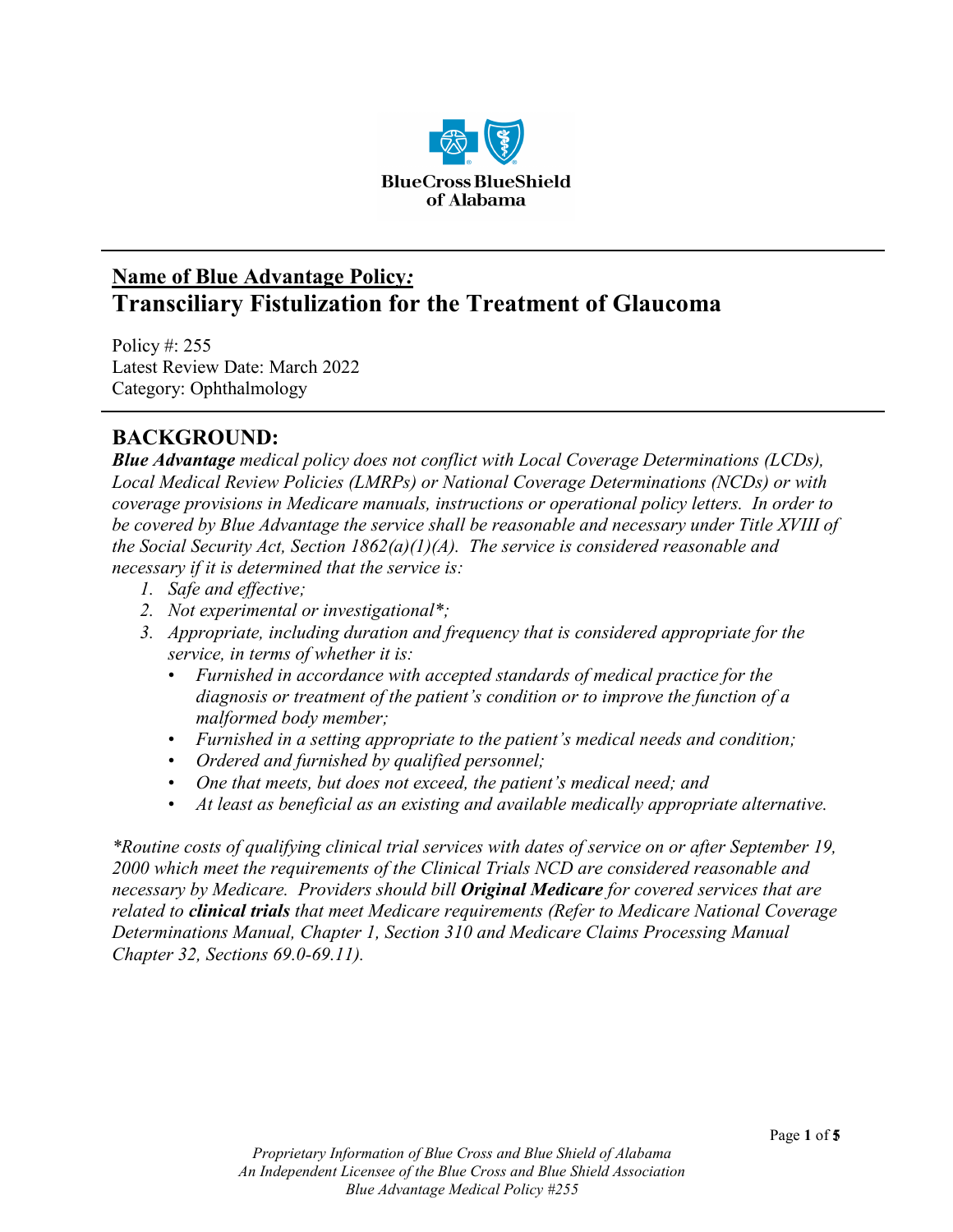### **POLICY:**

#### **Blue Advantage** will treat **transciliary fistulization for the treatment of glaucoma** as a **noncovered** benefit and as **investigational**.

*Blue Advantage does not approve or deny procedures, services, testing, or equipment for our members. Our decisions concern coverage only. The decision of whether or not to have a certain test, treatment or procedure is one made between the physician and his/her patient. Blue Advantage administers benefits based on the members' contract and medical policies. Physicians should always exercise their best medical judgment in providing the care they feel is most appropriate for their patients. Needed care should not be delayed or refused because of a coverage determination.*

### **DESCRIPTION OF PROCEDURE OR SERVICE:**

Glaucoma is one of the top causes of blindness in the United States for individuals over age 40. Elevated intraocular pressure is a major contributing factor to developing glaucoma, however, glaucoma might be of multifactorial origin due to a noted relationship between elevated intraocular pressure and optic nerve damage. Glaucoma is characterized by degeneration of the optic disc.

Treatment of glaucoma aims to reduce elevated intraocular pressure, either by administering ocular medications or by using surgical procedures. The goal of ocular medications is to slow aqueous-fluid production. The goal of surgical procedures is to directly drain aqueous humor from the eye or increase the rate of fluid circulation.

Topic medication (eye drops) is usually the first therapeutic option. These medications may aid in increasing the outflow of fluid inside the eye, or help limit aqueous humor production while improving fluid outflow. If the maximum tolerated medical therapy fails to control optic neuropathy, surgical care is considered the next treatment option. Surgical procedures include laser trabeculoplasty, incisional or filtering surgery (trabeculectomy or drainage implants), and as a last resort, ablation of the ciliary body. Incisional or filtering surgery using transciliary fistualization is discussed in this evidence review.

Transciliary fistulization is a glaucoma filtering procedure in which a specialized thermocauterization device (Fugo Blade) is used to create a filter track from the sclera through the ciliary body to allow aqueous fluid to drain into subconjunctival lymphatics from the eye's posterior chamber (behind the iris), where it is slowly absorbed by the body. The IOP of the eye is decreased as a result. This technique differs from conventional filtering surgeries because plasma ablation with the Fugo Blade allows the highly vascular ciliary body to be penetrated with little or no bleeding. Aqueous fluid is filtered from the posterior chamber of the eye, in contrast to conventional filtering surgeries that filter from the anterior chamber of the eye.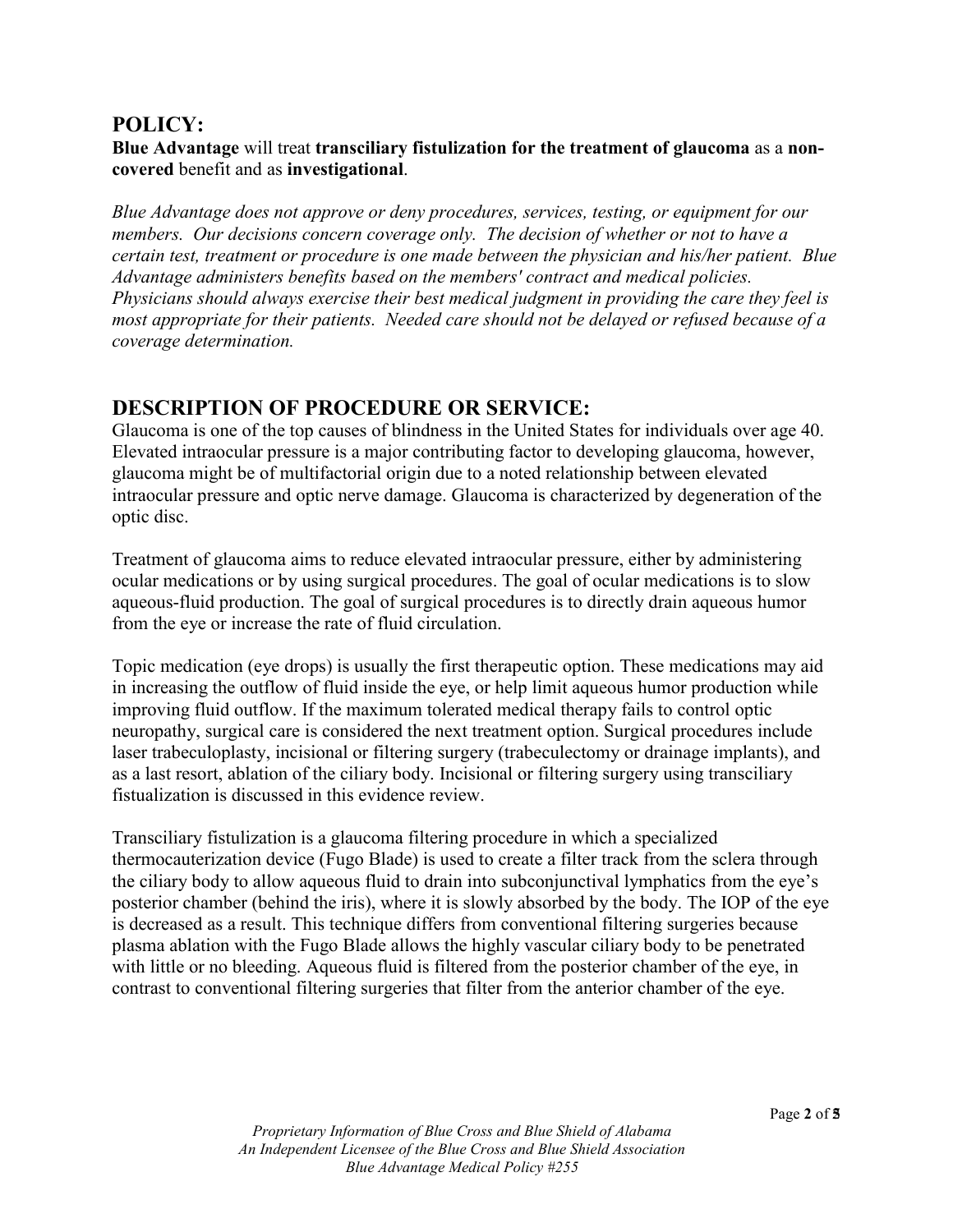### **KEY POINTS:**

This policy has been regularly updated with literature reviews. The most recent literature update was performed through March 24, 2022.

#### **Summary of Evidence**

Little evidence on this procedure has been identified. One case series study by Singh and Singh of 147 patients treated with transciliary filtration (or fistulization) for the treatment of glaucoma followed up for up to six months has been identified. At six months that intraocular pressures were reduced to 21 mm Hg or below without medication in 132 eyes. The decrease in intraocular pressures was statistically significant ( $p<0.02$ ), and no cases of anterior chamber flattening occurred. Adverse events included the need for surgical revision in seven patients three months after surgery, and choroidal effusion in two patients, which resolved within one month after surgery. No data on changes in vision or optic neuropathy were reported. Another study that was identified is limited by the absence of a concurrent control, lack of detail in the reporting, and the loss to follow-up. Further studies with longer term follow-up are needed.

No Randomized Controlled Trials were identified on transciliary fistulization for the treatment of glaucoma. This technology should be compared to the current standard of care (trabeculectomy) in well-designed clinical trials. The evidence is insufficient to determine that the technology results in an improvement in the net health outcome.

#### **Practice Guidelines and Position Statements**

#### **American Academy of Ophthalmology (AAO)**

In 2015, AAO published benchmarks for primary open-angle glaucoma which state: "medical therapy is presently the most common initial intervention to lower IOP. Laser trabeculoplasty can be considered as initial therapy in select patients or an alternative for patients at high risk for non-adherence to medical therapy who cannot or will not use medications reliably." No evidence based guidelines were identified that recommend the use of transciliary fistulization for the treatment of glaucoma.

### **KEY WORDS:**

Transciliary fistulization, transciliary filtration, fistulization of sclera, glaucoma, increased intraocular pressure, fugo blade, Singh filtration

### **APPROVED BY GOVERNING BODIES:**

The Fugo Blade (Medisurg, Ltd) for glaucoma was granted U.S. Food and Drug Administration 510(k) marketing clearance in October 2004 for sclerostomy for the treatment of primary openangle glaucoma where maximum tolerated medical therapy and trabeculoplasty have failed.

### **BENEFIT APPLICATION:**

Coverage is subject to member's specific benefits. Group specific policy will supersede this policy when applicable.

*Proprietary Information of Blue Cross and Blue Shield of Alabama An Independent Licensee of the Blue Cross and Blue Shield Association Blue Advantage Medical Policy #255*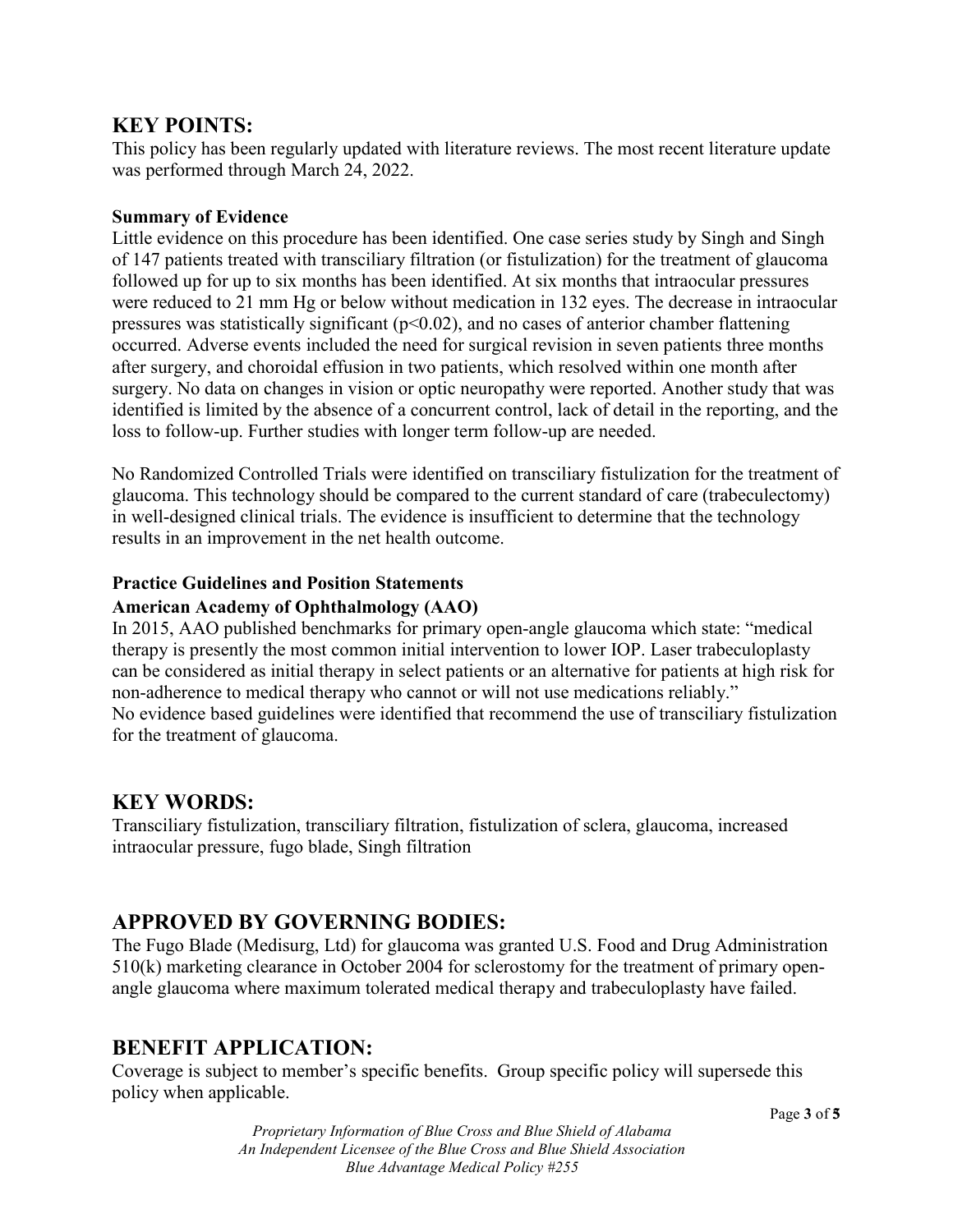# **CURRENT CODING:**

#### **CPT Codes:**

66999 Unlisted procedure, anterior segment of eye

### **REFERENCES:**

- 1. American Academy of Ophthalmology. (2005). Preferred practice patterns in primary openangle glaucoma. http://www.aao.org/education/library/ppp/upload/Primary\_Open-Angle Glaucoma.pdf. Accessed March 24, 2022.
- 2. American Academy of Ophthalmology. Primary Open-Angle Glaucoma Summary Benchmarks for Preferred Practice Guidelines-2021. https://www.aao.org/summarybenchmark-detail/glaucoma-summary-benchmarks-2020. Accessed March 24, 2022.
- 3. Dow CT and deVenecia G. Transciliary filtration (Singh filtration) with the Fugo plasma blade. Ann Ophthalmol (Skokie), Spring 2008; 40(1): 8-14.
- 4. Francis BA et al. Novel glaucoma procedures: A report by the American Academy of Ophthalmology. Ophthalmology 2011 July; 118(7):1466-80.
- 5. IOM (Institute of Medicine). 2011. Clinical Practice Guidelines We Can Trust. Washington, DC: The National Academies Press.
- 6. Lavia C, Dallorto L, et al. Minimally-invasive glaucoma surgeries (MIGS) for open angle glaucoma: A systematic review and meta-analysis. PloS one. 2017; 12(8):e0183142.
- 7. Singh D and Singh K. Transciliary filtration using the Fugo Blade. Ann Ophthalmol 2002; 34(3): 183-7.
- 8. Sinha R, Bali SJ, Kumar C, et al. Results of cataract surgery and plasma ablation posterior capsulotomy in anterior persistent hyperplastic primary vitreous. Middle East African journal of ophthalmology. 2013; 20(3):217-20.

# **POLICY HISTORY:**

Adopted for Blue Advantage, October 2005 Available for comment October 29-December 13, 2005 Medical Policy Group, October 2006 (Literature search (i.e., Pubmed, Medscape) performed with no new information found) Medical Policy Group, October 2007 Medical Policy Group, February 2009 Medical Policy Group, February 2010 Medical Policy Group, RETIRED June 14, 2011 Medical Policy Group, December 2015 Medical Policy Group, November 2019 Medical Policy Group, March 2021: Reviewed by consensus. No new published peer-reviewed literature available that would alter the coverage statement in this policy.